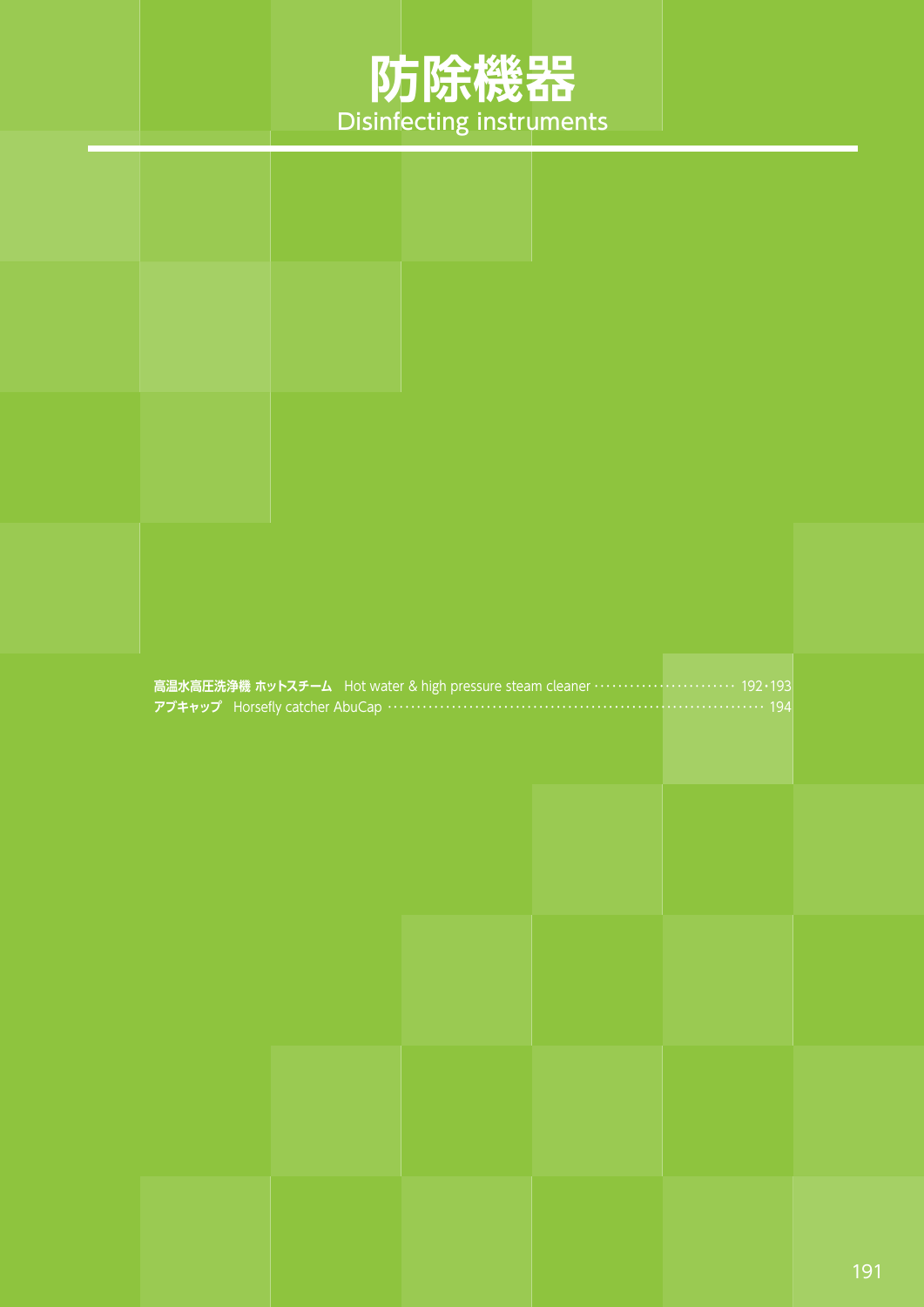

Hot water & high pressure steam cleaner

高温水、スチームの高圧噴射水流で畜舎の汚れを落とし、除菌 にも効果を発揮します。

ボイラー燃焼コントロールをサーモスタット式から電子制御式 に変更しました。そのため燃焼不良の際には自動でシャットオ フします。また、ステンレススチール・コイルを採用しているた め、畜舎内などでも安心してお使いいただけます。

For getting rid of dirt in livestock barn with high-pressure stream.

The boiler was changed from thermostat control to electrical control. In case with burning failure, the machine is automatically shut off.





| コード番号<br>Code No.                  | 15160200                                                                                                 | 15160300                                                                                                                                 |
|------------------------------------|----------------------------------------------------------------------------------------------------------|------------------------------------------------------------------------------------------------------------------------------------------|
| 型式<br>Type                         | <b>PWH1511</b>                                                                                           | <b>PWH2017</b>                                                                                                                           |
| 構成<br>Composition                  |                                                                                                          | 本体 清水ノズル ジェットランス ガン 吐出ホース(10m) 多段ニップル ホースバンド<br>Main unit  Clean water nozzle  Jet gun  Jet hose (10m)  Multi-stage connecter  Hose band |
| 吐出温度<br>Discharge temp             | コールド:常温 ホット:80℃ スチーム:120℃<br>Cold: Room temp Hot: 80℃ Steam: 120℃   Cold: Room temp Hot: 80℃ Steam: 140℃ | コールド:常温 ホット:80℃ スチーム:140℃                                                                                                                |
| 取水方式<br>Water-intake               | 水道直結 (受水タンク内蔵)                                                                                           | Direct connection to tap water (built-in water receiving tank)                                                                           |
| ボイラー燃料<br><b>Boiler</b>            | 軽油または白灯油<br>Diesel oil/White kerosene                                                                    |                                                                                                                                          |
| 燃料タンク容量<br>Fuel tank capacity      | 15L                                                                                                      | 20L                                                                                                                                      |
| 洗剤タンク容量<br>Detergent tank capacity | 2.5L                                                                                                     | 211                                                                                                                                      |
| サイズ (W.D.H.)<br>Size (W.D.H.)      | 630×860×870m                                                                                             | 670×1.080×950mm                                                                                                                          |
| 電源<br>Power source                 | 3相200V<br>Three-phase 200V                                                                               |                                                                                                                                          |
| 電源コード長<br>Power cord length        | 5.000mm                                                                                                  | 5.500mm                                                                                                                                  |
| 質量<br>Weight                       | 107 <sub>kg</sub>                                                                                        | 144 <sub>kg</sub>                                                                                                                        |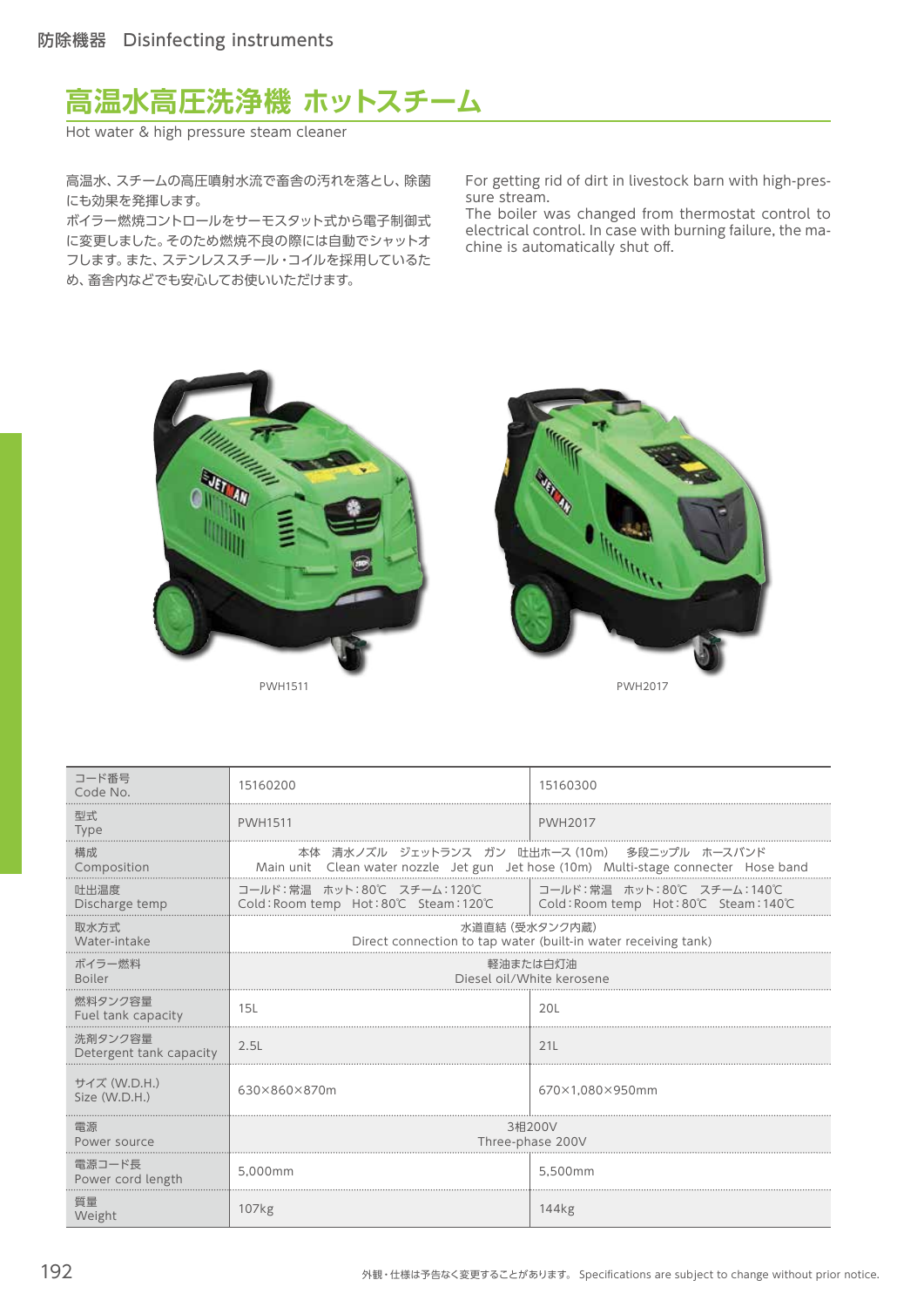## **高温水高圧洗浄機 ホットスチーム**

Hot water & high pressure steam cleaner

高温水、スチームの高圧噴射水流で畜舎の汚れを落とし、除菌 にも効果を発揮します。

ボイラー燃焼コントロールをサーモスタット式から電子制御式 に変更しました。そのため燃焼不良の際には自動でシャットオ フします。また、ステンレススチール・コイルを採用しているた め、畜舎内などでも安心してお使いいただけます。

40mコイル採用で20MPaでも99℃の高温水吐出ができます。

For getting rid of dirt in livestock barn with high-pressure stream.

The boiler was changed from thermostat control to electrical control. In case with burning failure, the machine is automatically shut off.

40m coil adopted to discharge 99℃ high-pressure stream with even 20MPa.



PWH2016D

| コード番号<br>Code No.                  | 15160100                                                                                                                      |
|------------------------------------|-------------------------------------------------------------------------------------------------------------------------------|
| 型式<br><b>Type</b>                  | <b>PWH2016D</b>                                                                                                               |
| 構成<br>Composition                  | 本体 清水ノズル ジェットランス ガン 吐出ホース(10m) 多段ニップル ホースバンド<br>Main unit Water nozzle Jet gan Jet hose (10m) Multi-stage connecter Hose band |
| 吐出温度<br>Discharge temp             | コールド:常温 ホット:99℃ スチーム:140℃<br>Cold: Room temperature Hot: 99℃ Steam: 140℃                                                      |
| 取水方式<br>Water-intake               | 水道直結 (受水タンク内蔵)<br>Direct connection to tap water (built-in water receiving tank)                                              |
| ボイラー燃料<br><b>Boiler</b>            | 軽油または白灯油<br>Diesel oil/White kerosen                                                                                          |
| 燃料タンク容量<br>Fuel tank capacity      | 25L                                                                                                                           |
| 洗剤タンク容量<br>Detergent tank capacity | 16L                                                                                                                           |
| サイズ (W.D.H.)<br>Size (W.D.H.)      | 770×1.100×900mm                                                                                                               |
| 雷源<br>Power source                 | 3相200V<br>Three-phase 200V                                                                                                    |
| 電源コード長<br>Power cord length        | 5.000mm                                                                                                                       |
| 暂量<br>Weight                       | 172kg                                                                                                                         |